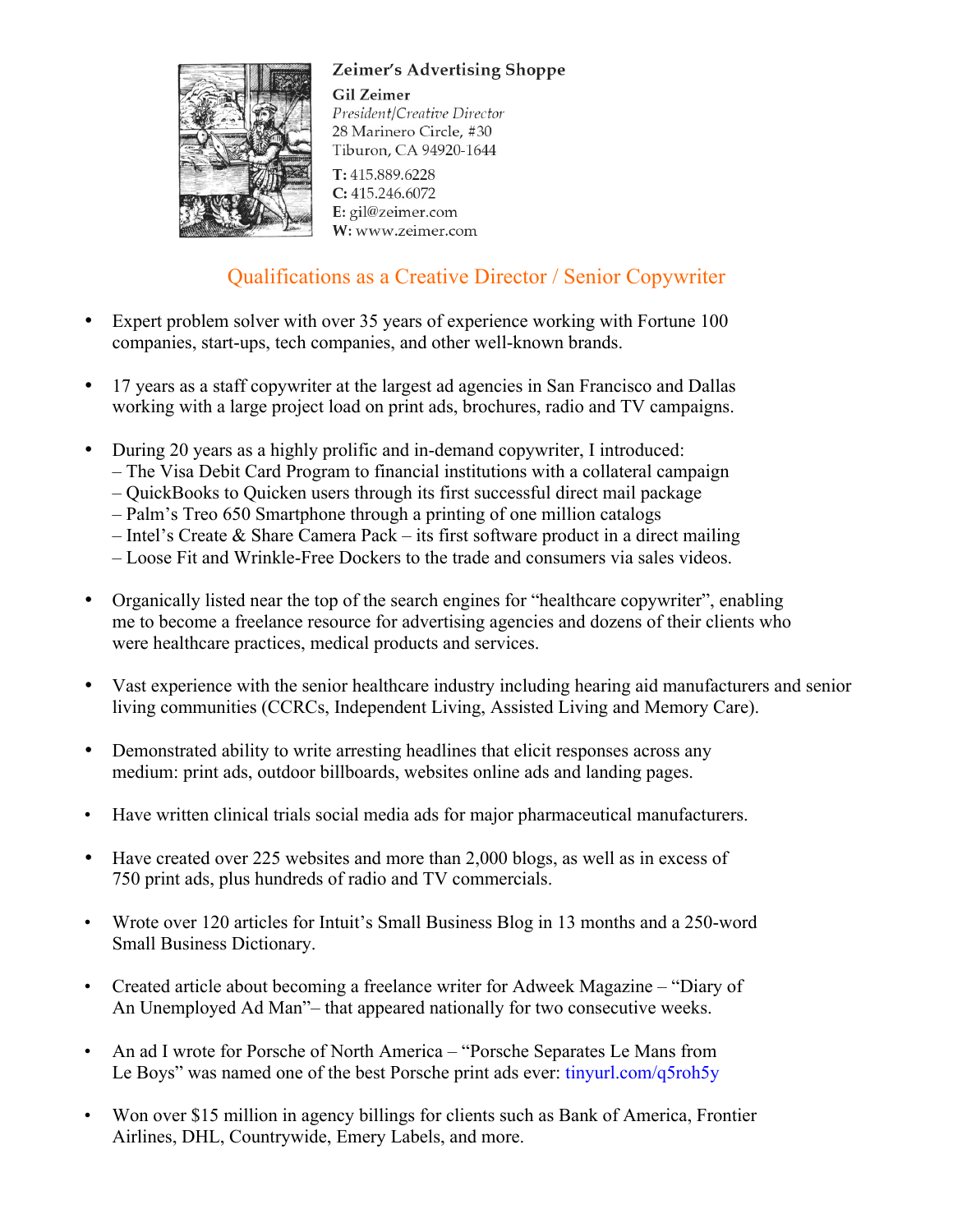



**Gil Zeimer** President/Creative Director 28 Marinero Circle, #30 Tiburon, CA 94920-1644

T: 415.889.6228  $C: 415.246.6072$ E: gil@zeimer.com W: www.zeimer.com

- Developed direct response campaign for software/scanner manufacturer, resulting in sales exceeding projections by 15% year after year.
- Wrote a 3-dimensional direct mail project that received a 55% response rate for a turnkey manufacturing company.
- Wrote and directed radio commercials and print ads for Bank of America Adjustable Home Loans, resulting in thousands of calls and a 4-week backlog of potential clients. Headlines were: "Anyone Looking for Refinancing Will Find This Ad of Little Interest", "We're Offering Low Rates Without High Anxiety" and "A Little Interest Can Get You A Lot of Home."
- Developed a 3-dimensional direct mailer for Barclays Global Investors using the headline "401(k) Spoken Here" for a 20% response rate and 4 of the industry's highest DM awards.
- For PricewaterhouseCoopers, wrote and managed hundreds of pages of content annually for five years across seven divisions of the world's largest accounting firm.
- View over 150 samples of my writing at my Web site: http://www.zeimer.com

# Ad Agency Experience

| 20 Years | Zeimer's Advertising Shoppe, Tiburon, CA – Freelance Advertising Writing/Consulting       |
|----------|-------------------------------------------------------------------------------------------|
| 1 Year   | Cohn & Wells Direct Marketing (now RSCG Euro), San Francisco – Senior Writer              |
| 2 Years  | Fabianac, Stropes & Armstrong, Advertising & Promotion, S.F. – Senior Writer/Copy Contact |
| 3 Years  | Grey Advertising, San Francisco – Associate Creative Director                             |
| 2 Years  | The Bloom Agency, Dallas – Senior Writer                                                  |
| 2 Years  | Bozell & Jacobs (now Temerlin/McLain), Dallas – Senior Writer                             |
| 7 Years  | Ketchum Advertising (now Chiat/Day), San Francisco – Senior Copywriter                    |

# Education

M.A. & B.A., San Francisco State University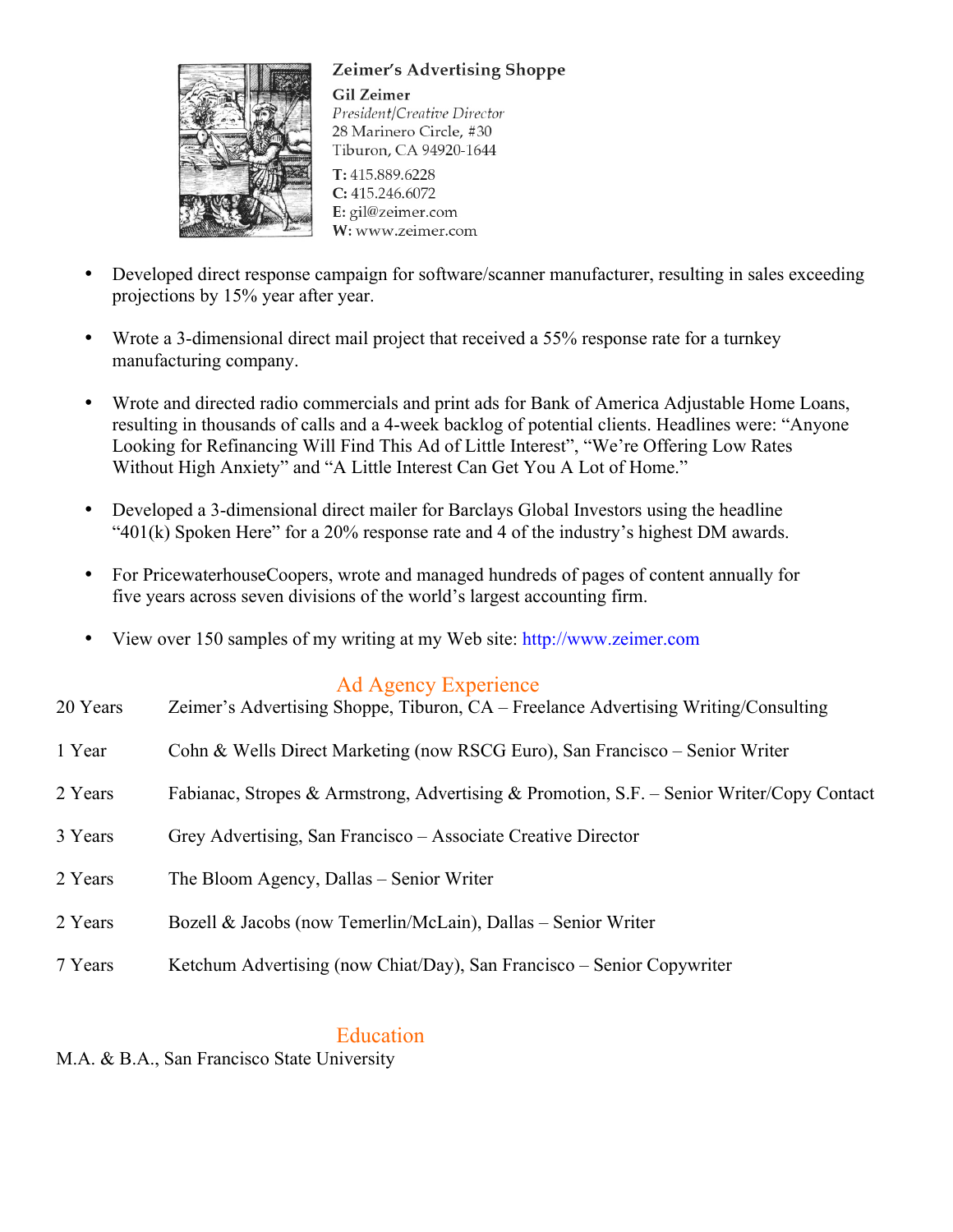

#### Zeimer's Advertising Shoppe

**Gil Zeimer** President/Creative Director 28 Marinero Circle, #30 Tiburon, CA 94920-1644

T: 415.889.6228 C: 415.246.6072 E: gil@zeimer.com W: www.zeimer.com

#### Awards

Direct Marketing Association International, Gold Echo Award, 2001; Silver Award, 2001 Showcase of Print Excellence; Finalist, 2000 John Caples International Awards

CLIO: 2 Magazine Finalist Awards; 3 Radio Finalist Awards

Codie Awards: Best Home Education Software for Pre-Teens

ANDY: Print Finalist, 2 Awards; Print Excellence, 2 Awards

OBIE: Best National Outdoor, Transportation

IBA: TV Finalist, 1 Award; Radio Finalist, 4 Awards

Silicon Valley AMA Sherlock Awards for Marketing Excellence: Most Exciting Single Marketing Communications Piece & Hottest Use of the Internet

S.F. Society of Communicating Arts: Gold Show TV Winner

American Red Cross Communications Excellence Award: First Place, Radio

| <b>MEDICAL</b>                                  | <b>FINANCIAL SERVICES</b>          |
|-------------------------------------------------|------------------------------------|
| Alert Diver Magazine                            | <b>Bank of America/NationsBank</b> |
| Anne Arudel Medical Center, Baltimore           | <b>Barclays Global Investors</b>   |
| CancerTrust, San Francisco                      | <b>Bayview Federal Savings</b>     |
| Drugstore.com                                   | Charles Schwab                     |
| Earlens, Menlo Park, CA                         | Farm Credit Bank Association       |
| Lasik-1, St. Louis, MO Maryland Vein            | <b>Financial Engines</b>           |
| Professionals, Columbia, MD                     | <b>First Hawaiian Bank</b>         |
| Oralcryst Oral Care Candy, Tokyo                | First Niagara                      |
| PlanetRx.com                                    | <b>First Texas Savings</b>         |
| Portola Valley Health Center, Woodside, CA      | <b>Fisher Investments</b>          |
| Qure.ai, Mumbia, India (Artificial Intelligence | Intuit                             |
| & Healthcare)                                   | Irwin Financial                    |
| St. Francis Healthcare, Wilmington, DE          | <b>MasterCard</b>                  |
| St. Mary Medical Center, Philadelphia           | PricewaterhouseCoopers             |
| TheBestNewBody.com, Mountain View, CA           | Sanwa Bank California              |
| Tollgate Radiology, Providence, RI              | Wells Fargo Bank                   |
| U.S. Dentek, Maryville, TN                      | Visa International                 |
| Zounds Hearing, Chandler, AZ                    | Yodlee                             |

## Account Experience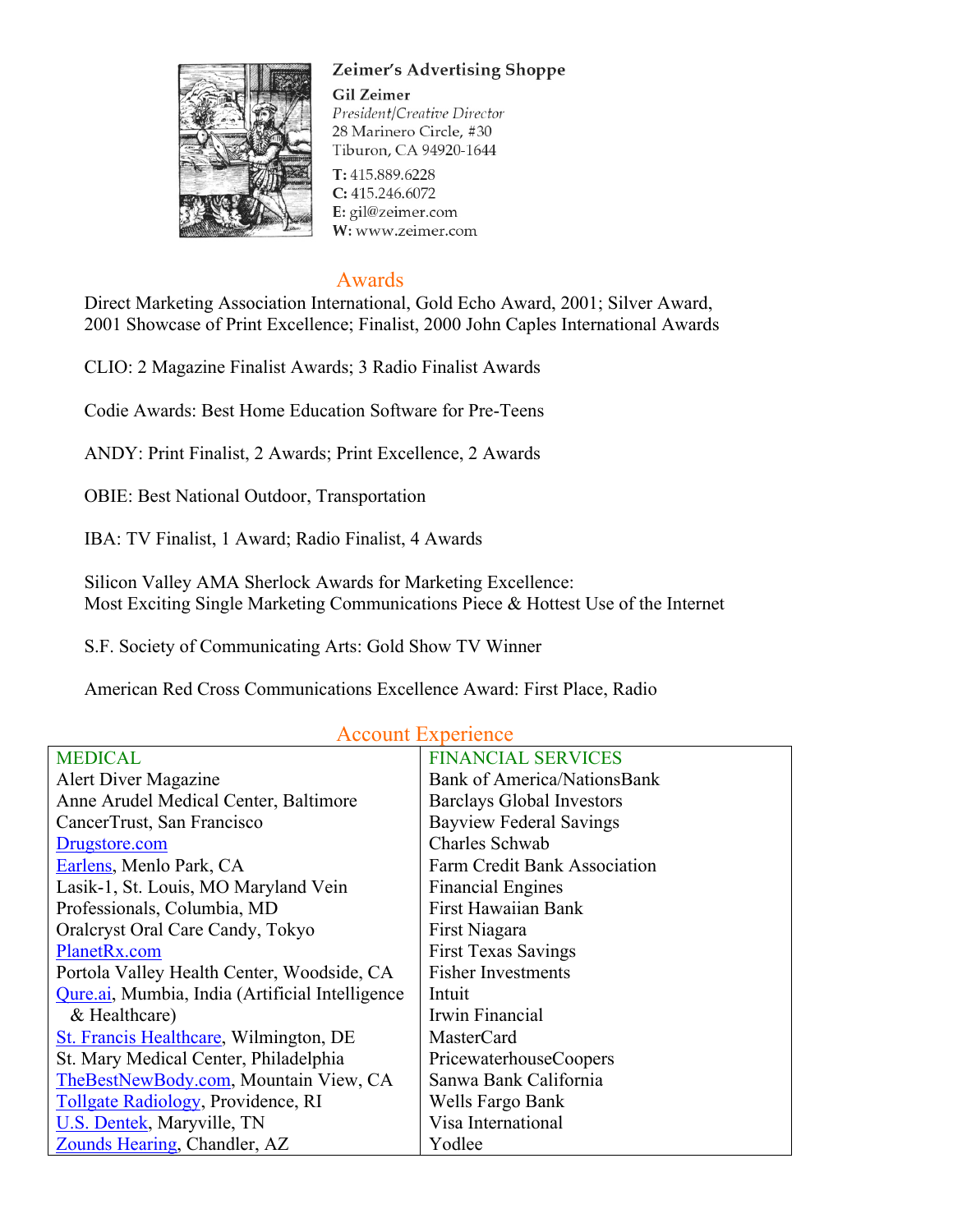Zeimer's Advertising Shoppe



**Gil Zeimer** President/Creative Director 28 Marinero Circle, #30 Tiburon, CA 94920-1644

T: 415.889.6228  $C: 415.246.6072$ E: gil@zeimer.com W: www.zeimer.com

### FOODS & PACKAGED GOODS

Andrew Jergens Company Clorox Company Del Monte Foods Dole Foremost Foods Granny Goose Lindsay Olives Libby's McKesson Corporation Nestle´ Safeway Stores Specialty Brands Trader Vic's Foods

#### FOOD COMMODITY BOARDS

Alaska Seafood Marketing Institute California Strawberry Advisory Board California Table Grape Commission Idaho Potato Commission The National Potato Board

## ALCOHOLIC BEVERAGES

Beringer Vineyards Callaway Winery Christian Brothers Wines & Brandies Clos Du Bois Glen Ellen Winery Robert Mondavi Winery Sutter Home

#### INSURANCE SERVICES

Blue Shield of California CSAA Farmers Direct Fireman's Fund/Employers Link Midland National Annuities Nationwide Direct

FASHION Crescent Jewelers Eddie Bauer Koret of California Levi Strauss & Co.

#### TELECOMS/UTILITIES

Zales Diamond Stores

GTE Mobilnet **MCI** Pacific Bell Internet Services Pacific Gas & Electric Southern California Gas Company

#### HOTELS & TRAVEL

All Nippon Airways Caesars Tahoe Resort/Casino Frontier Air Lines Marriott Hotels & Resorts Westin St. Francis & SF Airport Hotels Red Sail Sports Sitmar Cruises (Princess Cruises) Vagablond.com

## AUTOMOTIVE

Chevron International Harvester Porsche Yamaha Motorcycles/Snowmobiles

## BROADCASTING

KRON-TV (Channel 4), San Francisco WFAA Radio (NewsTalk), Dallas

## SHIPPING/TRANSPORTATION

Consolidated Freightways/Emery Air Freight DHL Greyhound Package Express FedEx Freight (Viking Freight)